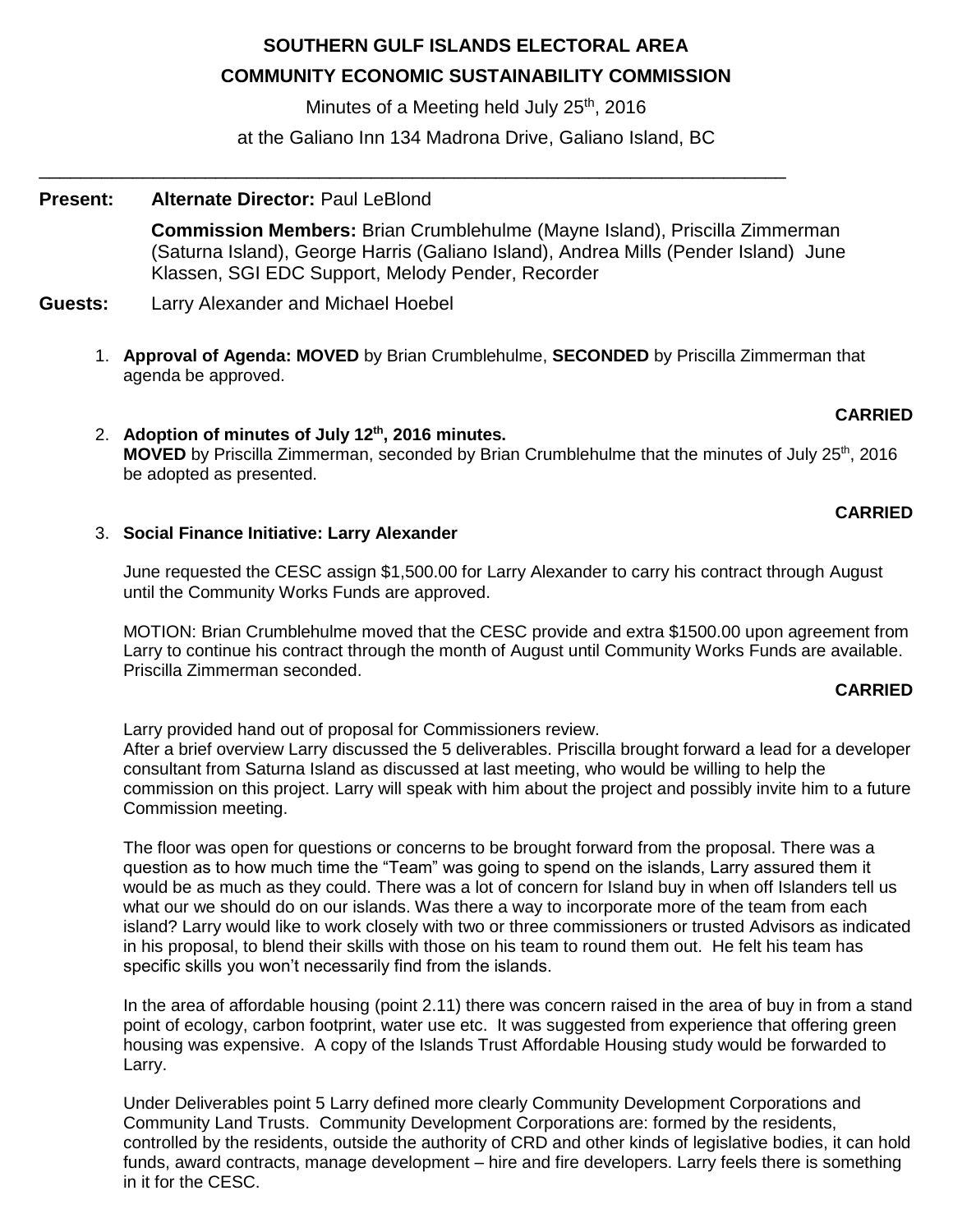Land Trusts are when the residents own the land not the developer. You are able to protect your vision. The Commissioners felt it would be very worthwhile to learn more about these options. Larry suggested bringing in John Henry who specializes in CDC's to speak to the commissioners further.

In further discussion of affordable housing Brian mentioned the Trust Council meets with San Juan County who have the same issues but different politics and have some very good ideas about affordable housing they will be discussing on Sept 14<sup>th</sup> on Mayne Island at the Trust Council meetings.

It was also brought up that rental housing on the islands was also a big issue and should be addressed.

Larry discussed the Team in more depth and further discussion on how and when to start with engaging the islands – how to get buy in and early engagement. Before going public and starting with small resident meetings on specific topics, perhaps the commissioners needed to ensure they were all on the same page, expectations were laid out and everyone saying the same thing. The strategy to engage the public and get buy in is crucial, the islands have unique circumstances and there are a great many challenges to get cohesive agreement, the smallest things can create division.

Paul summarized that the commission has strong endorsement for the funding the proposal with advice on how to shape the strategy to make it possible to get early buy in and engagement.

**MOTION**: George Harris moved to fund the proposal for the Community Action Plan and approve the budget as presented, and pursue the Community Work Funds. Brian Crumblehume seconded.

**CARRIED**

Date of completion would be approximately end of November. June was asked to go through the process of approval for the CWF.

#### 4. **Inter-Island Passenger Ferry-Assumptions for Consultant.**

June reported the Integrated Service Review RFP was unsuccessful; however she has been in contact with a consultant out of Seattle who specialize in passenger ferry service. Their counter RFP was much higher. She'd like to ask him to come out and speak to the commission. First we need to decide which type of service: 1. Water taxi Scheduled service or 2. Ride Share Tour to Isle Uber style. To save time and money we need to come up with our own assumptions ie. number of trips, time of year, locations, number of passengers. Then they can tell us what it takes to set something like that up, legislation, licenses, insurance, kinds of operating costs etc. They work with 120 passenger ferries we are looking at 12 – 15 so they'd need to scale it down however the same rules would apply. June has dubbed this passenger ferry 101, here's what you need to set up, lets set up a pilot project.

The commissioners would like a year round service with seasonal adjustments.

The Transportation survery done several years ago was discussed and provides key destinations, boarding ports, time frame and price point. Looking at funding from Community Works Funds or Rural Dividend Funds but RDF only funds planning not infrastructure.

Need to have Community Bus 101 and Passenger Ferry 101 so the information is all there ready for a pilot project. June noted that the \$50,000 UBCM will fund both of these to clarify what we need to make them happen.

#### 5. **Seabus Pilot Project:**

Mike Hoebel presented a document SGI's – SSI – Sidney "Sea Bus" Pilot Project. After much discussion it was decided that June would speak to consultant and have him propose a feasible inter island routing that we could pilot. It was decided that not all islands needed to be served directly. The CESC would like practical options that will serve most islands.